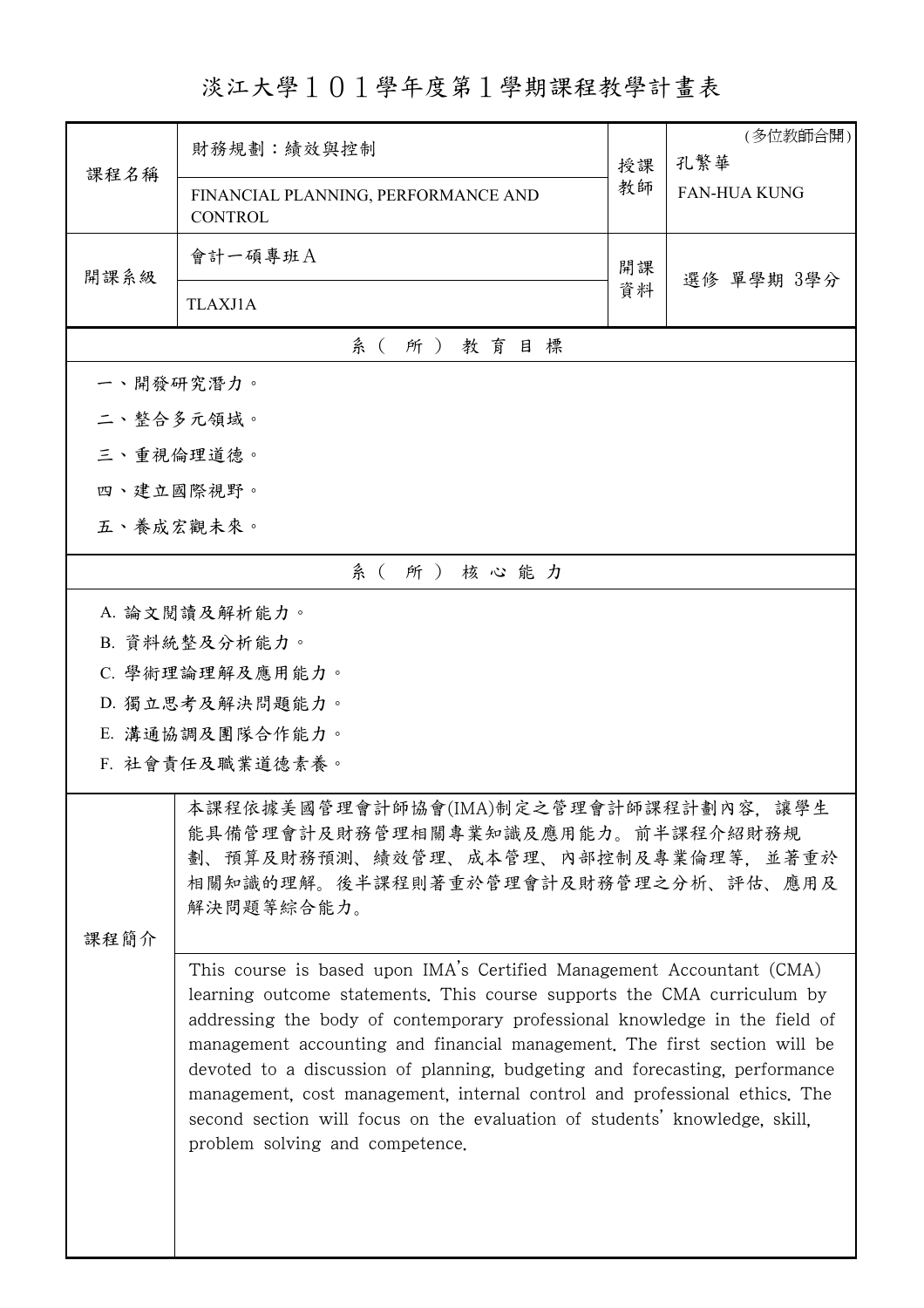本課程教學目標與目標層級、系(所)核心能力相關性

一、目標層級(選填): (一)「認知」(Cognitive 簡稱C)領域:C1 記憶、C2 瞭解、C3 應用、C4 分析、 C5 評鑑、C6 創造 (二)「技能」(Psychomotor 簡稱P)領域:P1 模仿、P2 機械反應、P3 獨立操作、 P4 聯結操作、P5 自動化、P6 創作 (三)「情意」(Affective 簡稱A)領域:A1 接受、A2 反應、A3 重視、A4 組織、 A5 內化、A6 實踐

二、教學目標與「目標層級」、「系(所)核心能力」之相關性:

 (一)請先將課程教學目標分別對應前述之「認知」、「技能」與「情意」的各目標層級, 惟單項教學目標僅能對應C、P、A其中一項。

 (二)若對應「目標層級」有1~6之多項時,僅填列最高層級即可(例如:認知「目標層級」 對應為C3、C5、C6項時,只需填列C6即可,技能與情意目標層級亦同)。

 (三)再依據所訂各項教學目標分別對應其「系(所)核心能力」。單項教學目標若對應 「系(所)核心能力」有多項時,則可填列多項「系(所)核心能力」。

(例如:「系(所)核心能力」可對應A、AD、BEF時,則均填列。)

| 序<br>號         |            |                                                 | 相關性            |               |
|----------------|------------|-------------------------------------------------|----------------|---------------|
|                | 教學目標(中文)   | 教學目標(英文)                                        | 目標層級           | 系(所)核心能力      |
| $\mathbf{1}$   | 建立管理會計知識   | To obtain knowledge in<br>management accounting | C <sub>3</sub> | $\mathcal{C}$ |
| $\overline{2}$ | 建立財務管理知識   | To obtain knowledge in<br>financial management  | P <sub>3</sub> | $\mathcal{C}$ |
| $\overline{3}$ | 培養管理會計專業技能 | To develop professional skills<br>and ability   | <b>P4</b>      | D             |
|                | 4 提升職涯發展   | To enhance career<br>development                | A <sub>5</sub> | EF            |
|                |            | 教學目標之教學方法與評量方法                                  |                |               |
| 序<br>號         | 教學目標       | 教學方法                                            | 評量方法           |               |
| $\mathbf{1}$   | 建立管理會計知識   | 講述、討論、實作                                        | 紙筆測驗           |               |
| $\overline{2}$ | 建立財務管理知識   | 講述、討論、實作                                        | 紙筆測驗           |               |
| $\overline{3}$ | 培養管理會計專業技能 | 講述、討論、實作                                        | 紙筆測驗           |               |
| $\overline{4}$ | 提升職涯發展     | 講述、討論、實作                                        | 紙筆測驗、上課表現      |               |
|                |            |                                                 |                |               |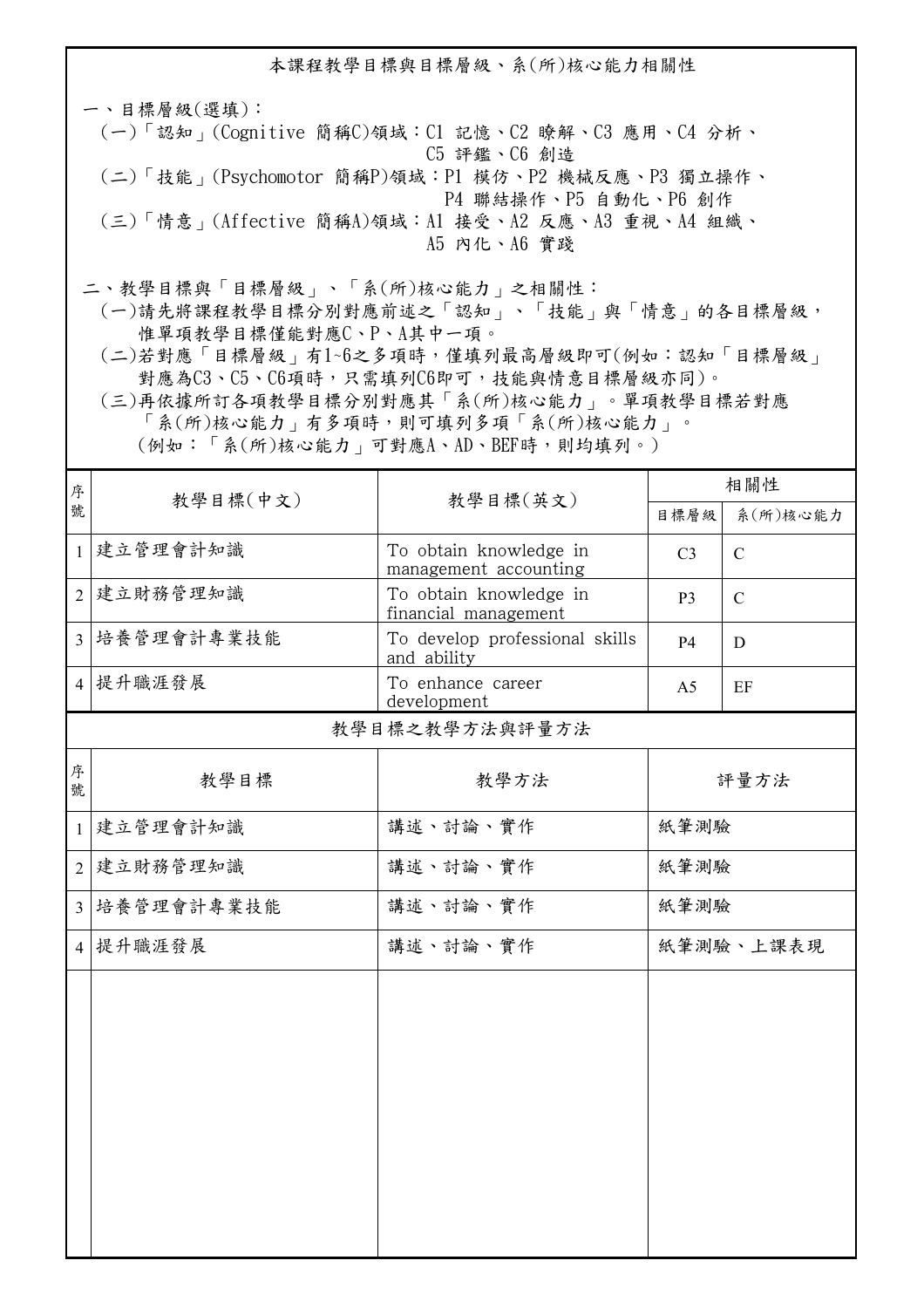| 本課程之設計與教學已融入本校校級基本素養        |                               |                               |      |  |  |  |
|-----------------------------|-------------------------------|-------------------------------|------|--|--|--|
| 淡江大學校級基本素養                  |                               |                               | 內涵說明 |  |  |  |
|                             | 全球視野                          |                               |      |  |  |  |
|                             | 洞悉未來<br>$\langle \ \rangle$   |                               |      |  |  |  |
|                             | 資訊運用                          |                               |      |  |  |  |
|                             | 品德倫理                          |                               |      |  |  |  |
|                             | 獨立思考<br>$\langle \rangle$     |                               |      |  |  |  |
| 樂活健康<br>$\langle$ $\rangle$ |                               |                               |      |  |  |  |
|                             | 團隊合作                          |                               |      |  |  |  |
|                             | 美學涵養                          |                               |      |  |  |  |
|                             |                               | 授課進度表                         |      |  |  |  |
| 週<br>次                      | 日期起訖                          | 內 容 (Subject/Topics)          | 備註   |  |  |  |
|                             | $101/09/10 \sim$<br>101/09/16 | 課程介紹、管理會計師介紹                  | 孔繁華  |  |  |  |
| 2                           | $101/09/17$ ~<br>101/09/23    | 預算                            | 孔繁華  |  |  |  |
| 3                           | $101/09/24$ ~<br>101/09/30    | 成本差異衡量                        | 孔繁華  |  |  |  |
| 4                           | $101/10/01$ ~<br>101/10/07    | 責任中心與報導個體                     | 孔繁華  |  |  |  |
| 5                           | $101/10/08$ ~<br>101/10/14    | 績效衡量、經營效率、商業流程績效              | 孔繁華  |  |  |  |
| 6                           | $101/10/15$ ~<br>101/10/21    | 成本衡量、成本系統                     | 孔繁華  |  |  |  |
| 7                           | $101/10/22$ ~<br>101/10/28    | 製造費用成本管理、成本-數量-利潤(CVP)分析      | 孔繁華  |  |  |  |
| $\,$ 8 $\,$                 | $101/10/29$ ~<br>101/11/04    | 訂價、風險評估、風險管理                  | 孔繁華  |  |  |  |
| 9                           | $101/11/05$ ~<br>101/11/11    | 内部控制、内部稽核                     | 孔繁華  |  |  |  |
| 10                          | $101/11/12$ ~<br>101/11/18    | 財務報表分析、財務績效指標、獲利能力分析、邊際分<br>析 | 孔繁華  |  |  |  |
| 11                          | $101/11/19$ ~<br>101/11/25    | 風險與報酬、管理財務風險                  | 陳薇如  |  |  |  |
| 12                          | $101/11/26$ ~<br>101/12/02    | 金融工具                          | 陳薇如  |  |  |  |
|                             |                               |                               |      |  |  |  |